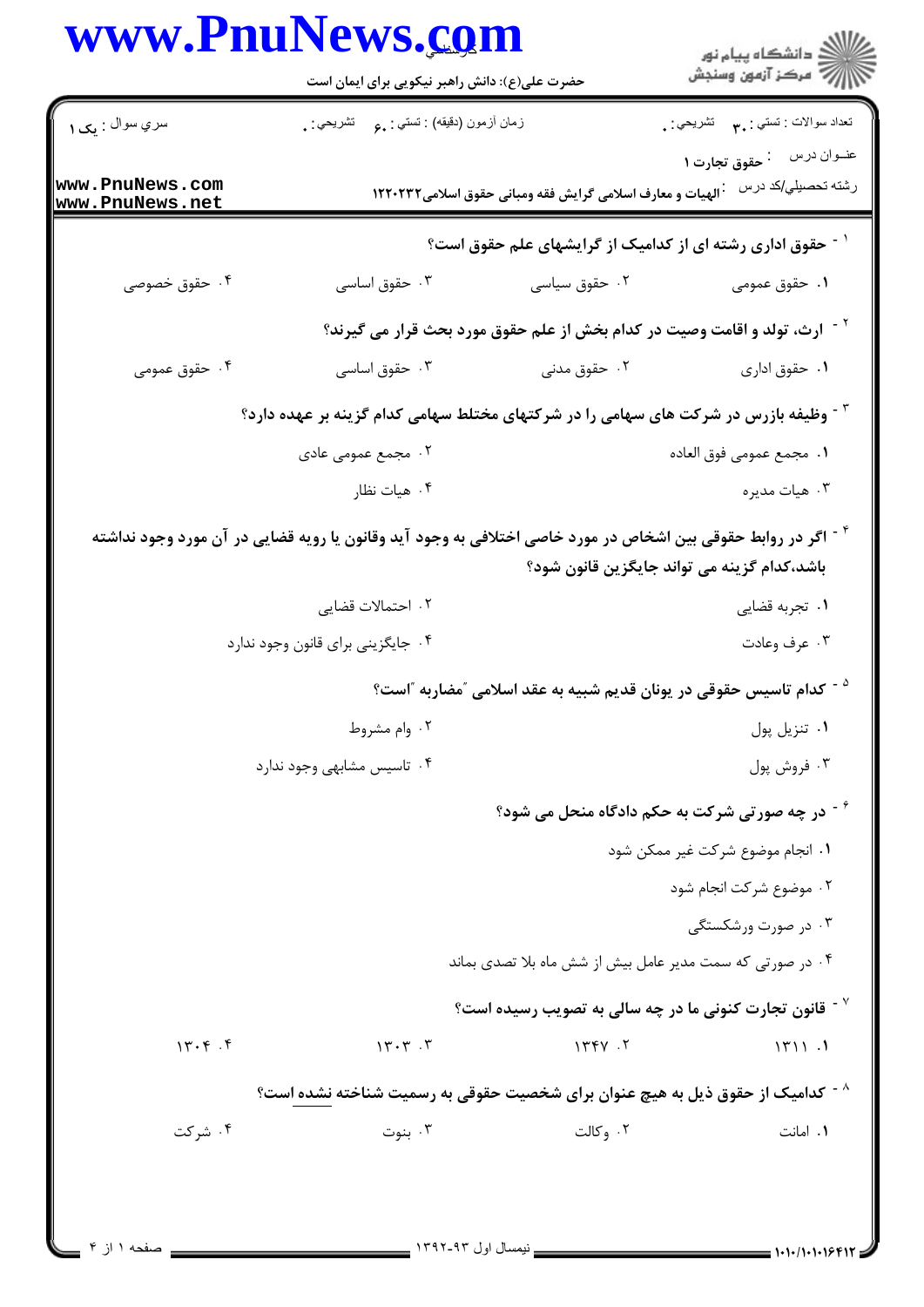| www.PnuNews.com                     | حضرت علی(ع): دانش راهبر نیکویی برای ایمان است                          |                                                                                                                   | ڪ دانشڪاه پيام نور<br>ر∕ = مرڪز آزمون وسنڊش               |
|-------------------------------------|------------------------------------------------------------------------|-------------------------------------------------------------------------------------------------------------------|-----------------------------------------------------------|
| سري سوال : ۱ يک                     | زمان أزمون (دقيقه) : نستي : <sub>م</sub> و       نشريحي : <sub>.</sub> |                                                                                                                   |                                                           |
| www.PnuNews.com<br>www.PnuNews.net  |                                                                        | الهیات و معارف اسلامی گرایش فقه ومبانی حقوق اسلامی١٢٢٠٢٣٢                                                         | رشته تحصيل <i>ي </i> كد درس    :                          |
|                                     |                                                                        | <sup>۹ -</sup> کدام یک از موارد زیر جزو شرایط اجباری برات <u>نیست؟</u>                                            |                                                           |
| ۰۴ محال عليه ثانوي                  | ۰۳ تعيين مبلغ                                                          | ۰۲ تاريخ تحرير                                                                                                    | ۰۱ مهر یا امضا                                            |
|                                     |                                                                        | <sup>۱ -</sup> در حقوق تجارت کسی که قسمت اعظم درامد خود را ازطریق حرفه یدی(دستی)خود تحصیل میکند چه نامیده می شود؟ |                                                           |
| ۰۴ عامل                             | ۰۳ پیشه ور                                                             | ٠٢ حق العمل كار                                                                                                   | ۰۱ تاجر                                                   |
|                                     |                                                                        | ّ ' - عبارت :«تمليک عين به عوض معلوم » مطابق قانون برابر با تعريف کدام عمل حقوقي است؟                             |                                                           |
| ۰۴ هبه                              | ۰۳ عاریه                                                               | ۰۲ بیع                                                                                                            | ۰۱ اجاره                                                  |
|                                     |                                                                        | <sup>۱۲ -</sup> "دلالیهای غیر انتفاعی <sup>"</sup> در حقوق تجارت ایران چه حکمی دارند؟                             |                                                           |
|                                     |                                                                        | ۰۱ هرکسی که آنرا شغل معمول خود کند تاجر به شمار می آید                                                            |                                                           |
|                                     |                                                                        | ۰۲ کسی که آنرا شغل معمول خود کند در هیچ حالتی تاجر به شمار نمی آید                                                |                                                           |
|                                     |                                                                        | ۰۳ اگر شخص حقیقی آنرا شغل معمول خود کند تاجر به شمار می آید                                                       |                                                           |
|                                     |                                                                        | ۰۴ اگر شخص حقوقی آنرا شغل معمول خود کند تاجر به شمار می آید                                                       |                                                           |
|                                     |                                                                        | در مبحث حمل ونقل تجاری، مقنن فرانسوی از واژه «بنگاه» استفاده نموده ، قانونگذار ایرانی چه تعبیری را به جای این     | اصطلاح به کار گرفته است؟                                  |
| ۰۴ موسسه                            | ۰۳ شرکت                                                                | ۰۲ کارخانه                                                                                                        | ۰۱ تصدی                                                   |
|                                     |                                                                        |                                                                                                                   | <sup>۱۴ -</sup> کدام گزینه در مورد حق العمل کار صحیح است؟ |
| ۰۲ حق العمل کار در حکم شریک آمر است |                                                                        | ٠١ حق العمل كار در حكم وكيل آمر است                                                                               |                                                           |
|                                     | ۰۴ آمر در حکم مدیر تصفیه حق العمل کار است                              |                                                                                                                   | ٠٣ آمر در حكم بازرس حق العمل كاراست                       |
|                                     |                                                                        | <sup>۱۵ -</sup> در نام کدام یک از شرکتها باید حد اقل نام یکی از شرکاء نوشته شود؟                                  |                                                           |
| ۰۴ شرکت نسبی                        | ۰۳ شرکت تعاونی                                                         | ۰۲ شرکت سهامی خاص                                                                                                 | ۰۱ شرکت سهامی عام                                         |
|                                     |                                                                        | گاچ اگر شخص غیر تاجری پشت براتی را امضا کند کدام اثر حقوقی روی خواهد داد؟                                         |                                                           |
| ۰۴ براوت ذمه                        | ۰۳ فسخ برات                                                            | ۲. ضم ذمه به ذمه                                                                                                  | ۰۱ انتقال ذمه                                             |
|                                     |                                                                        | به چه دلیل معاملات اموال غیر منقول از نظر مقنن تجاری محسوب نمی شوند؟                                              |                                                           |
|                                     | ۰۲ به دلیل حجم کمتر معاملات                                            |                                                                                                                   | ٠١. به دليل ثبت اسناد رسمي                                |
|                                     | ۰۴ با روش معامله تجارى يعنى قبض واقباض منافات دارند                    | ۰۳ با طبیعت معامله تجاری یعنی سرعت وتکرار منافات دارند                                                            |                                                           |
|                                     |                                                                        |                                                                                                                   | = 1・1・/1・1・1۶۴۱'                                          |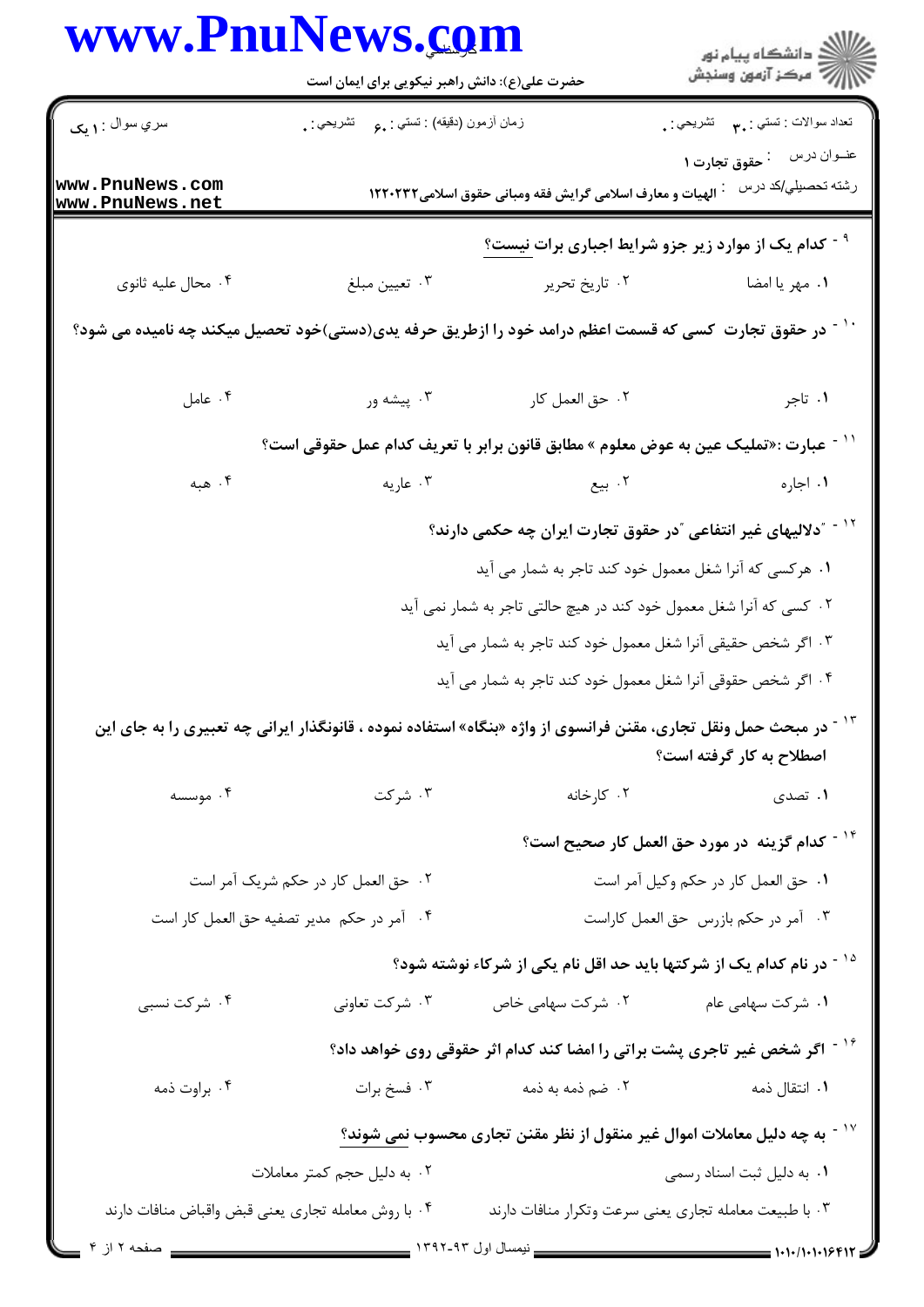|                                                       | www.PnuNews.com                                                                                                        |                                                           | ِ<br>∭ دانشڪاه پيام نور<br>∭ مرڪز آزمون وسنڊش                                         |  |
|-------------------------------------------------------|------------------------------------------------------------------------------------------------------------------------|-----------------------------------------------------------|---------------------------------------------------------------------------------------|--|
|                                                       | حضرت علی(ع): دانش راهبر نیکویی برای ایمان است                                                                          |                                                           |                                                                                       |  |
| سري سوال : ۱ يک                                       | زمان أزمون (دقيقه) : تستي : ¸م       تشريحي : ¸                                                                        |                                                           | تعداد سوالات : تستبي : ٣ <b>. س</b> تشريحي : .                                        |  |
| www.PnuNews.com<br>www.PnuNews.net                    |                                                                                                                        | الهيات و معارف اسلامي گرايش فقه ومباني حقوق اسلامي١٢٢٠٢٣٢ | عنــوان درس<br><sup>:</sup> حقوق تجارت ۱<br>رشته تحصىل <i>ي </i> كد درس               |  |
|                                                       |                                                                                                                        |                                                           | <sup>۱۸ -</sup> کدام یک از دفاتر را تاجر پس از تنظیم باید امضاء کند؟                  |  |
| ۰۴ دفتر روزنامه                                       | ۰۳ دفتر کل                                                                                                             | ۰۲ دفتر کپیه                                              | ۰۱ دفتر دارایی                                                                        |  |
|                                                       |                                                                                                                        |                                                           | <sup>۱۹ -</sup> مصادیق حقوق مالی تجاری در ایران در کدام گزینه آمده اند؟               |  |
|                                                       | ٠٢ نام وعلامت تجارى-حق اختراع-حق ديني                                                                                  | 1. حق اختراع-حق ديني-سرقفلي                               |                                                                                       |  |
|                                                       | ۰۴ سرقفلی -نام وعلامت تجاری-حق دینی                                                                                    | ٠٣ سرقفلي -نام وعلامت تجاري-حق اختراع                     |                                                                                       |  |
|                                                       |                                                                                                                        |                                                           | <sup>۲۰ -</sup> مدت اعتبار ثبت اسم تجارتی در ایران چند سال است؟                       |  |
|                                                       | ۰۲ سال                                                                                                                 |                                                           | ٠١ اعتبارش تا حيات مالک باقى مى ماند                                                  |  |
|                                                       | ۰. ۱۰سال                                                                                                               |                                                           | ۰۳ ۵ سال                                                                              |  |
|                                                       |                                                                                                                        |                                                           | ّ` <sup>۲</sup> - حکم ثبت علایم تجاری در حقوق ایران چیست؟                             |  |
|                                                       | ۰۲ اجباری است مگر اینکه قانون استثنا کرده باشد                                                                         | ٠١ اجبارى است                                             |                                                                                       |  |
| ۰۴ اختیاری است مگر در مواردی که دولت آن را الزامی کند |                                                                                                                        | ۰۳ اختیاری است                                            |                                                                                       |  |
|                                                       | <sup>۲۲ -</sup> مطابق  قانون ثبت علایم واختراعات ،مخترع برای کسب حق انحصاری ،باید اختراع را در کدام مرجع به ثبت رساند؟ |                                                           |                                                                                       |  |
|                                                       | ٠٢ اداره ثبت اسناد تهران                                                                                               | ۰۱ هر یک از ادارات ثبت                                    |                                                                                       |  |
|                                                       | ٠۴ دفتر ثبت محل انجام اختراع                                                                                           |                                                           | ۰۳ در یکی از دفاتر اسناد رسمی                                                         |  |
|                                                       |                                                                                                                        |                                                           | <sup>۲۳ -</sup> اجتماع حقوق چند نفر بر مال معین ،در حقوق ایران چه نام دارد؟           |  |
| ۰۴ ارتفاق                                             | ۰۳ حق شفعه                                                                                                             | ۰۲ اشاعه                                                  | ٠١. مالكيت                                                                            |  |
|                                                       |                                                                                                                        |                                                           | <sup>۲۴ -</sup> وزار تخانه ها در ایران جزو کدام دسته از شخصیتهای حقوقی قرار می گیرند؟ |  |
|                                                       | ۰۲ شخصیتهای حقوقی حقوق عمومی                                                                                           | ۰۱ شخصیتهای حقوقی حقوق خصوصی                              |                                                                                       |  |
|                                                       | ۰۴ شخصیتهای حقوقی مستقل                                                                                                | ۰۳ شخصیتهای حقوقی حقوق اداری                              |                                                                                       |  |
|                                                       |                                                                                                                        |                                                           | <sup>۲۵ -</sup> حداقل تعداد نفرات اعضای هیات مدیره شرکتهای سهامی عام چند نفر است؟     |  |
| ۰۴ حداقلی ندارد                                       | ۰۳ نفر                                                                                                                 | ۰۲ ۵ نفر                                                  | ۰۱ تفر                                                                                |  |
|                                                       |                                                                                                                        |                                                           | <sup>۲۶ -</sup> تغییر موضوع شرکت در صلاحیت کدام مجمع است؟                             |  |
|                                                       | ۰۲ مجمع عمومی عادی                                                                                                     |                                                           | ٠١. مجمع عمومي فوق العاده                                                             |  |
| ۰۴ مجمع عمومي عادى بصورت فوق العاده                   |                                                                                                                        |                                                           | ۰۳ مجمع عمومی موسس                                                                    |  |
|                                                       |                                                                                                                        |                                                           |                                                                                       |  |